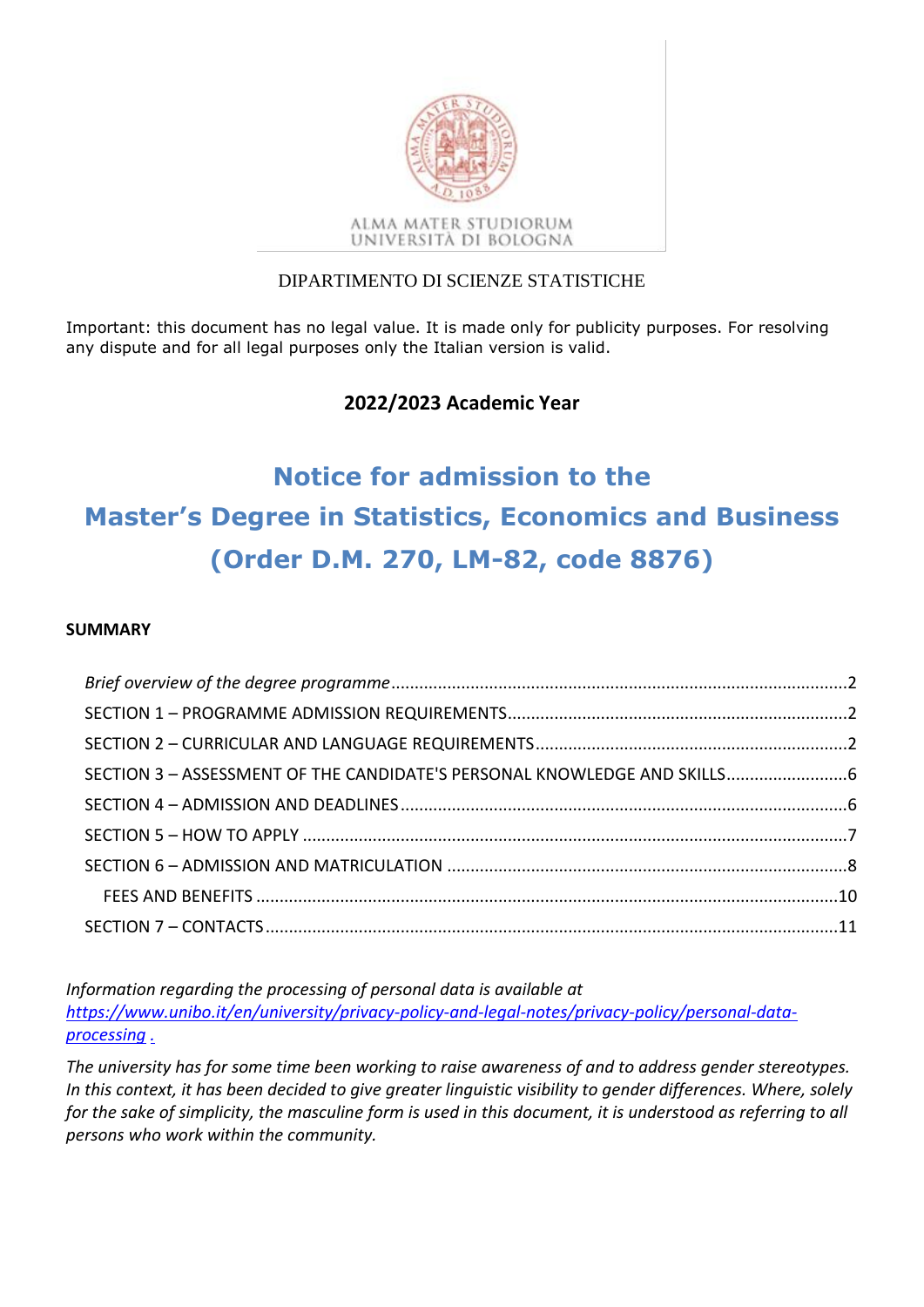# <span id="page-1-0"></span>*Brief overview of the degree programme*

The Master's Degree in Statistics, Economics and Business aims to provide a wide and sophisticated statistical and methodological instrumentation that is declared as an element of decision support in contexts of accurate and specific analysis and study, with particular reference to:

a) marketing and market research, with privileged attention to the world of the business world;

b) statistical-economic analysis, with privileged attention to the economic study centers of national and international companies and research agencies;

c) Business Analytics, with special attention to the world of business and consulting companies.

<span id="page-1-1"></span>(curriculum delivered in English).

## **SECTION 1 – PROGRAMME ADMISSION REQUIREMENTS**

Admission to the second-cycle degree programme in Statistics, Economics and Business is subject to

- a) possession of a **DEGREE QUALIFICATION**, i.e., a three-year university degree or diploma or another suitable qualification obtained abroad. Candidates who have not yet graduated may also apply. The application procedures are outlined in section 3.
- b) satisfaction of the **CURRICULAR REQUIREMENTS** outlined in section 2.
- c) satisfaction of the **LANGUAGE REQUIREMENTS** and, specifically, knowledge of English to at least B2 level, to be demonstrated according to the procedures set out in section 2.
- d) in case of lack of the curricular requirements set out in Section 2, assessment of the candidate's **PERSONAL KNOWLEDGE AND SKILLS** in accordance with the procedures set out in section 3.

A committee will check the candidates' academic backgrounds and that they meet the requirements for admission.

The committee is composed of: Professor Silvia Pacei, Professor Saverio Ranciati, Professor Martin Forster, Professor Gabriele Soffritti.

Professors on the first year of the degree programme may also sit on the committee as alternate members.

### <span id="page-1-2"></span>**SECTION 2 – CURRICULAR AND LANGUAGE REQUIREMENTS**

#### CURRICULAR REQUIREMENTS

To attend the Master's Degree in Statistics, Economics and Business ("Statistica, Economia e Impresa") it is strictly necessary to have adequate knowledge of:

- Mathematics (Calculus and Linear Algebra);

- Probability (fundamental theorem and axioms for the computation of probabilities);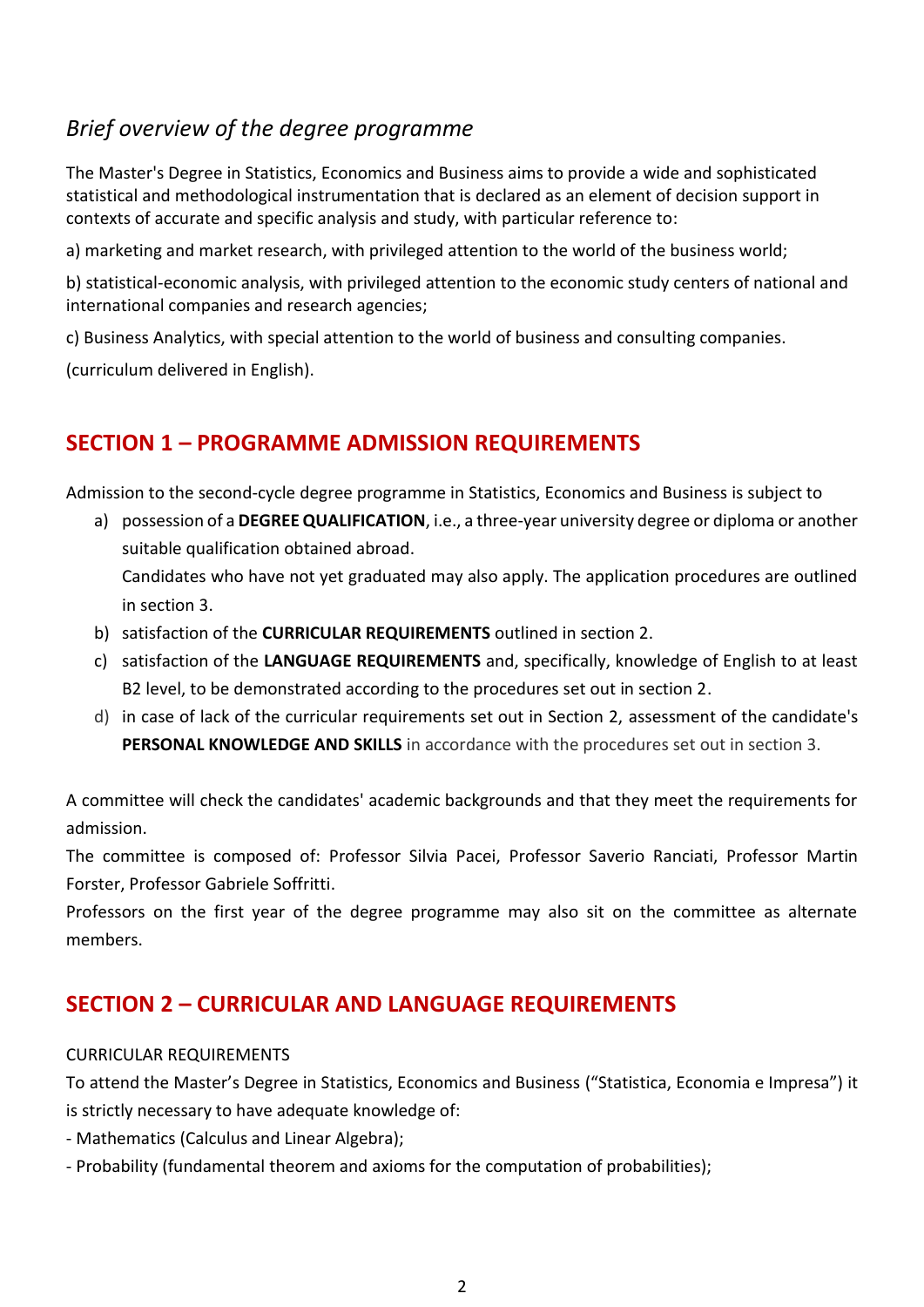- Statistics (descriptive statistics, statistical inference, linear model, matrices of data and matrices of derivatives, familiarity with sampling strategies, multivariate statistics)

- Economics (principles of microeconomics);

- Economics and Business Administration (principles of business administrations, principles of marketing)

For those interested in enrolling in the international **Business Analytics curriculum**, it is required to know the English language at a **B2 level** by the time of the application.

To be admitted to the Master's in Statistics, Economics and Business it is necessary to hold an Italian First Cycle Degree in one of the following classes:

- Ex. D.M. 270/04: L-41 Statistics
- Ex D.M. 509/99: class 37 Statistical Sciences

or have other qualifications obtained abroad, recognised as suitable. **Alternatively**, the following three curricular requirements are required for access to the Master's degree programme:

1) have obtained an Italian First Cycle degree in one of the following classes or hold other evidence of formal qualifications obtained abroad, recognised as suitable:

### **• ex D.M. 270:**

- L-7 Ingegneria civile e ambientale
- L-8 Ingegneria dell'informazione
- L-9 Ingegneria industriale
- L-16 Scienze dell'amministrazione e dell'organizzazione
- L-18 Scienze dell'economia e della gestione aziendale
- L-30 Scienze e tecnologie fisiche
- L-31 Scienze e tecnologie informatiche
- L-33 Scienze economiche
- L-35 Scienze matematiche
- L-36 Scienze politiche e delle relazioni internazionali
- L-37 Scienze sociali per la cooperazione, lo sviluppo e la pace
- L-40 Sociologia

### **• ex. D.M. 509/99:**

- 8 Ingegneria civile e ambientale
- 9 Ingegneria dell'informazione
- 10 Ingegneria industriale
- 19 Scienze dell'amministrazione
- 17 Scienze dell'economia e della gestione aziendale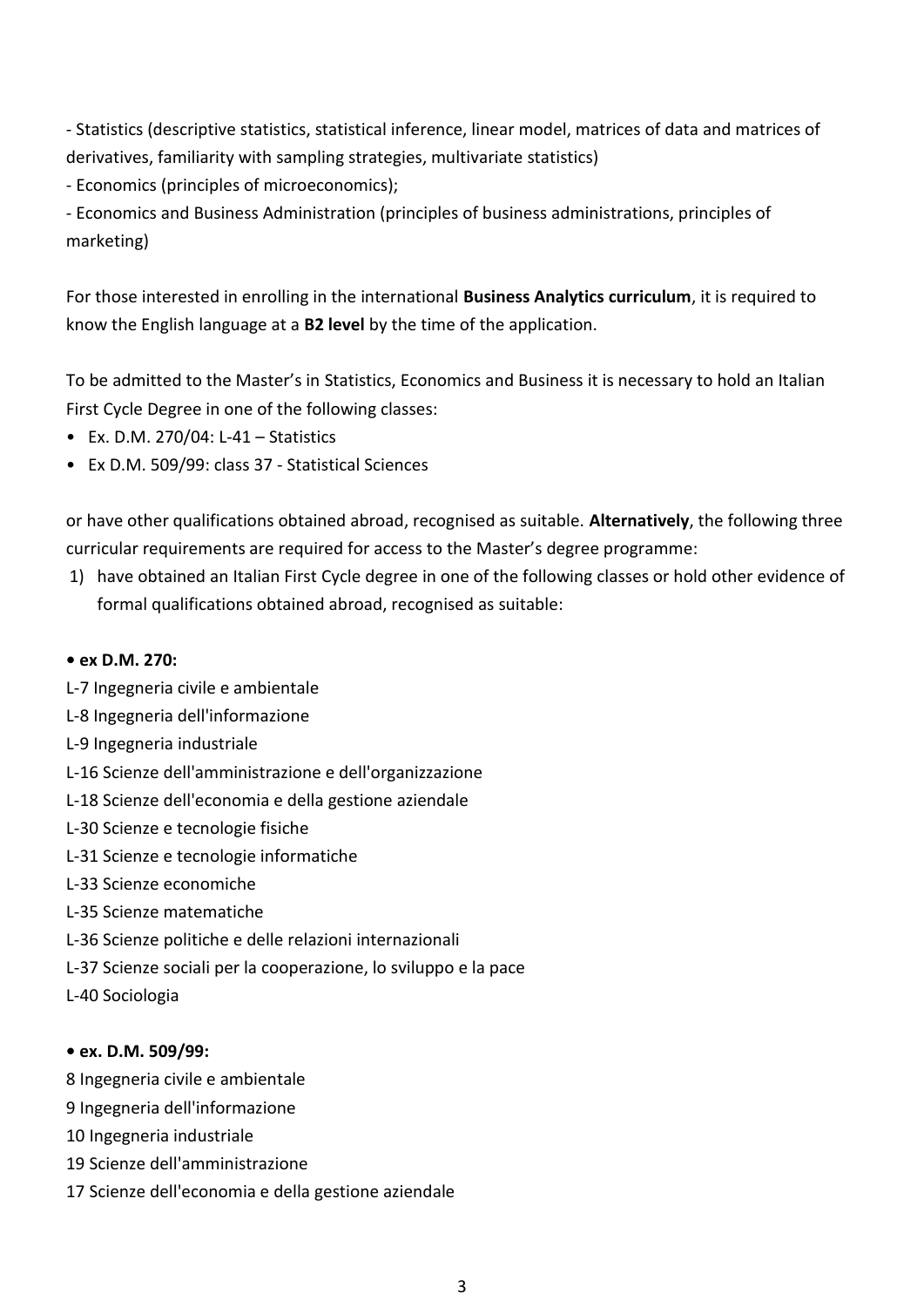- 25 Scienze e tecnologie fisiche
- 26 Scienze e tecnologie informatiche
- 28 Scienze economiche
- 32 Scienze matematiche
- 15 Scienze politiche e delle relazioni internazionali
- 35 Scienze sociali per la cooperazione, lo sviluppo e la pace
- 36 Scienze sociologiche
- 2) have acquired at least 24 total CFU (the Italian credits system corresponding to the ECTS) in one or more of the following scientific-disciplinary fields in the subject area of Mathematics and Statistics:
- MAT/02 Algebra
- MAT/03 Geometria
- MAT/05 Analisi matematica
- MAT/06 Probabilità e statistica matematica
- MAT/07 Fisica matematica
- MAT/08 Analisi numerica
- MAT/09 Ricerca operativa
- SECS-S/01 Statistica
- SECS-S/02 Statistica per la ricerca sperimentale e tecnologica
- SECS-S/03 Statistica economica
- SECS-S/05 Statistica sociale
- SECS-S/06 Metodi matematici dell'economia e delle scienze attuariali e finanziarie
- of which at least 16 total CFU in one or more of the following scientific-disciplinary fields (Statistics area):
- SECS-S/01 Statistica
- SECS-S/02 Statistica per la ricerca sperimentale e tecnologica
- SECS-S/03 Statistica economica
- SECS-S/05 Statistica sociale
- 3) have acquired at least 16 total CFU in one or more of the following scientific-disciplinary fields (Economics area):
- SECS-P/01 Economia politica
- SECS-P/02 Politica economica
- SECS-P/03 Scienza delle finanze
- SECS-P/05 Econometria
- SECS-P/06 Economia applicata
- SECS-P/07 Economia aziendale
- SECS-P/08 Economia e gestione delle imprese
- SECS-P/09 Finanza aziendale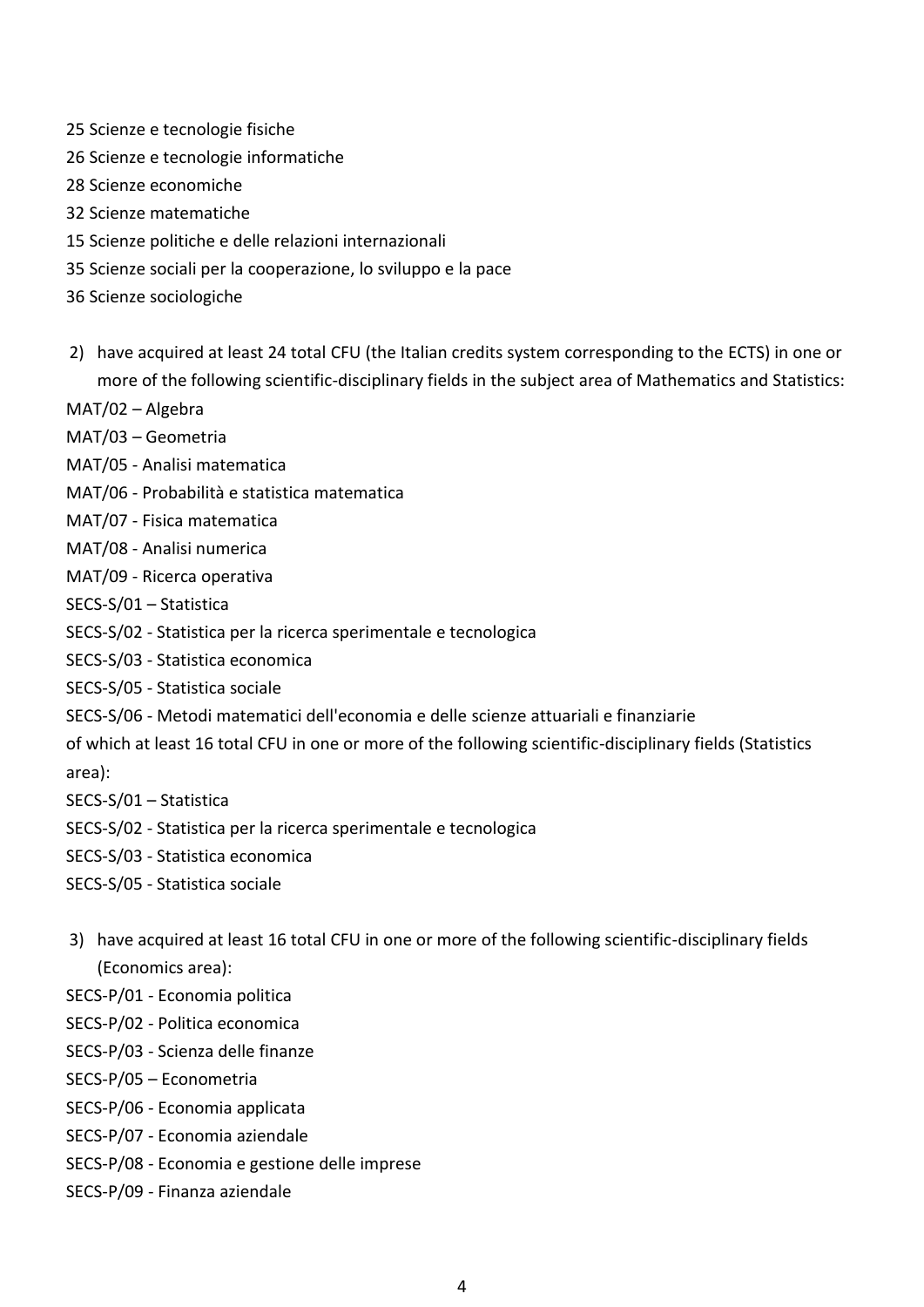Of which at least 8 total CFU in in one or more of the following scientific-disciplinary fields (Economics area):

SECS-P/01 - Economia politica SECS-P/02 - Politica economica SECS-P/03 - Scienza delle finanze SECS-P/05 – Econometria SECS-P/06 - Economia applicate

With reference to the requirements described in points 2) and 3), the Degree Programme Board reserves the right to approve, in the case of CFU (ECTS) obtained in scientific-disciplinary fields different from those reported but of similar content, the equivalence of CFU (ECTS) thus achieved. In case of absence of the curricular requirements indicated above, or in all cases where the conditions for automatic authorization cannot be ascertained, the admission to the Master's degree programme is subject to a preliminary evaluation by a committee appointed by the Degree Programme Board, which verifies the possession of the required knowledge and skills through an interview (section 3).

#### **LANGUAGE REQUIREMENTS**

- To access to the Italian tracks **Marketing e ricerche di mercato** and **Metodi quantitativi per le decisioni economiche** it is necessary at least the B1 level of English Common European Framework of Reference for Languages (CEFR). The language requirement is not mandatory at the time of application. It can be satisfied also thereafter, by submission of appropriate certification.

- To access to the international track **Business Analytics**, admission to the programme is subject to possession of English language skills to at least Common European Framework (CEFR) **level B2**. It is compulsory to upload the language certification at the time of the application. It is in automatic index of application for the BA track.

The proof of B2 English level proficiency can be considered fulfilled with one of the following cases:

- Language certification by the Centro Linguistico di Ateneo (CLA), issued from January 1st, 2019.
- English Language certification among the following: TOEFL, ISE, IELTS, CAMBRIDGE EXAM SUITE, issued from January 1st, 2019. A table of correspondence is available at the [Admission](https://corsi.unibo.it/2cycle/BusinessAnalytics/how-to-enrol) page of the Business Analytics curriculum.
- B2 level of the OOPT (Oxford Online Placement Test) by the Centro Linguistico di Ateneo (CLA), more information on the [Admission](https://corsi.unibo.it/2cycle/BusinessAnalytics/how-to-enrol) page of the curriculum.
- Other international recognized English Language certification, issued from January 1st, 2019, that the Admission Board might deem appropriate
- First cycle degree (bachelor's) taught in English
- B2 level English exam in their bachelor's study plan (the level must be made explicit in the name of the course or in the syllabus of the course to be attached)
- The applicant is an English native speaker (necessary to upload a self-declaration)
- The applicant has passed an OLS Test in English obtaining the B2 level, no earlier than January 1st 2019.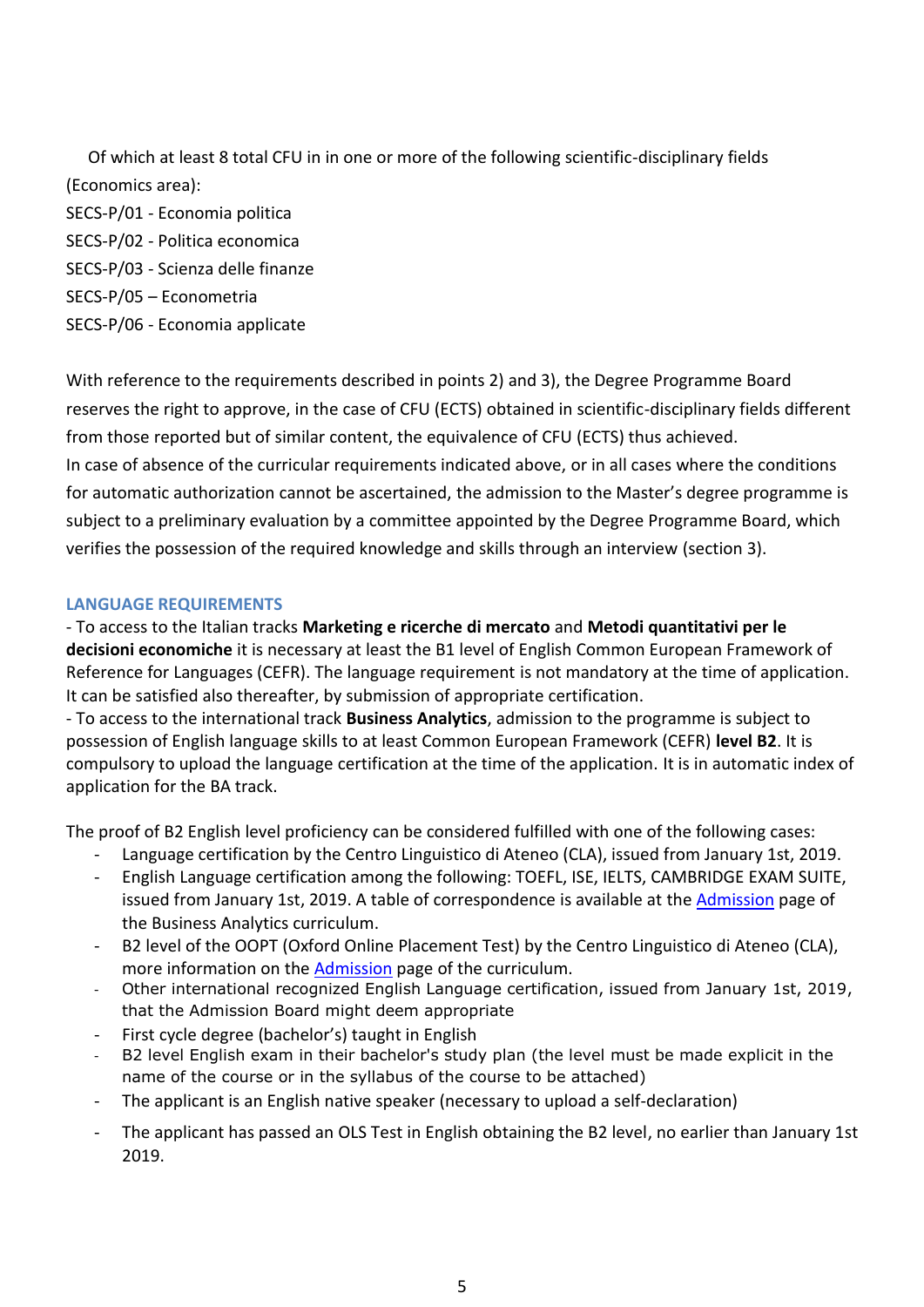The applicant is asked to attach any useful document that can certify their declaration or be of any help in evaluating their English proficiency. A declaration without any document attesting its value may be judged incomplete.

# <span id="page-5-0"></span>**SECTION 3 – ASSESSMENT OF THE CANDIDATE'S PERSONAL KNOWLEDGE AND SKILLS**

Admission to the Master's Degree Programme is subject to the verification of the adequacy of the personal preparation and can be passed:

- for graduates who have the above-mentioned curricular requirements, the verification of the adequacy of personal preparation will be carried out by analyzing the academic background and will be deemed to have been passed in the event of graduation with a grade of not less than 95/110;

- in all other cases, the adequacy of the personal preparation will be verified by an analysis of the academic background and an interview;

- for graduates who do not meet the above curricular requirements, and for candidates with a foreign qualification, the verification of the fulfilment of these requirements and the verification of the adequacy of personal preparation will take place simultaneously through a single interview.

The interview involves performing one or more statistical exercises and/or answering one or more theoretical statistical questions. The exercises will cover topics related to the computation of probabilities, random variables, point estimation, confidence intervals on mean and variance, hypothesis testing on mean and variance, and the linear regression model. For those interested in applying to the Business Analytics Curriculum, the interview will be carried out in English.

The Admission Committee provides a final judgment based on the result of the written test and on the evaluation of the academic background, and then it issues the eventual authorization (nulla osta) to matriculate.

The topics to be verified, practical and/or theoretical, will be the topics contained in the following textbook:

*Statistical Methods for the Social Sciences, Global Edition, 5th Edition - Alan Agresti, University of Florida, 2018 Pearson*

The application process is also open to students who are about to graduate. **Candidates will be admitted to the degree programme on the condition that they obtain their undergraduate degree by and no later than December 30th, 2022**. Candidates who do not meet this requirement will be excluded.

### <span id="page-5-1"></span>**SECTION 4 – ADMISSION AND DEADLINES**

The applications will be assessed by the committee in accordance with the procedure outlined below.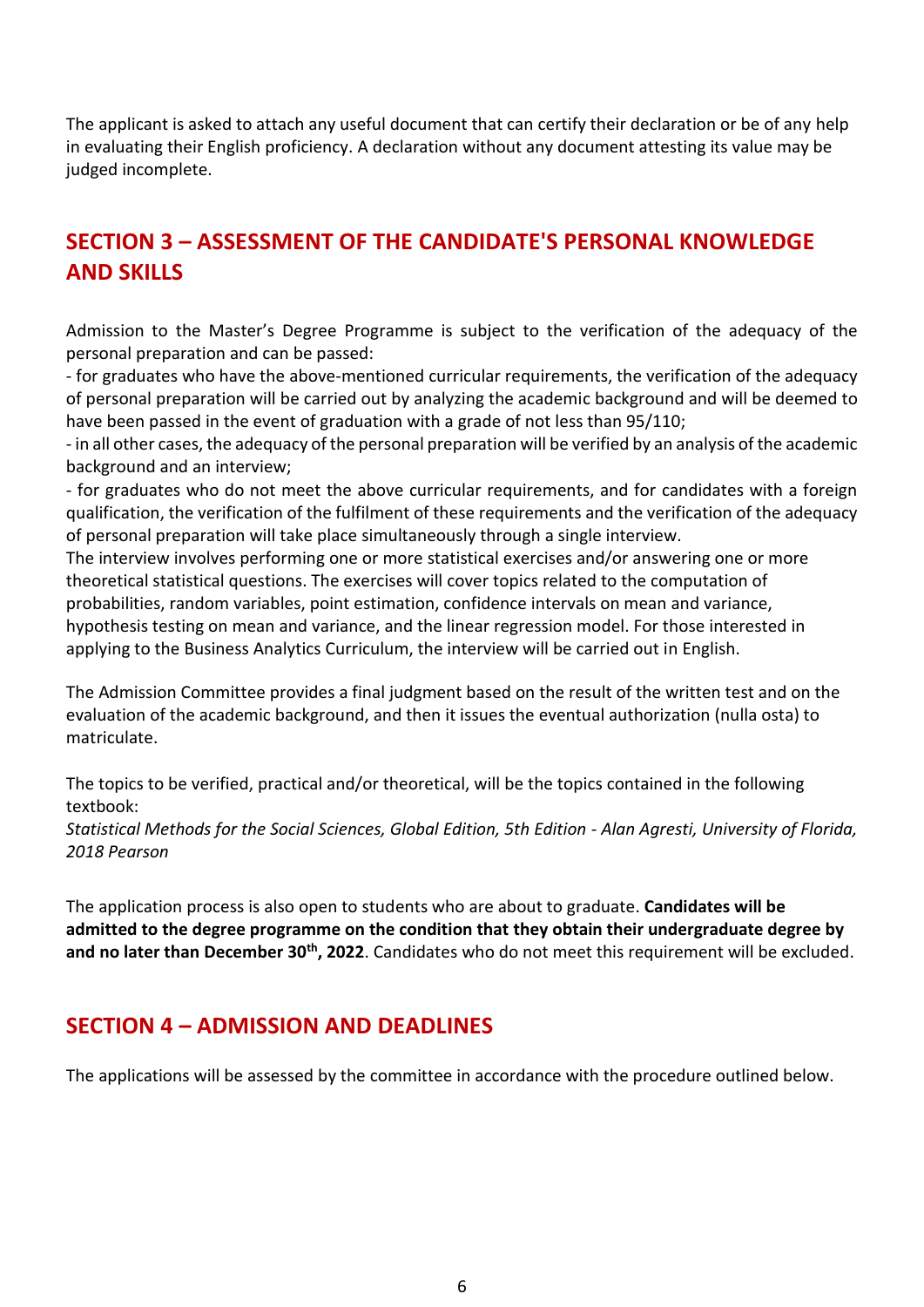|                 | <b>APPLICATIONS</b><br><b>PROCEDURE</b><br><b>OPEN</b> | <b>APPLICATIONS</b><br><b>PROCEDURE</b><br>CLOSED* | <b>INTERVIEWS</b>                  | <b>RESULTS AND</b><br><b>FEEDBACK</b>                | Open to<br>non-EU<br>resident<br>abroad | Open to EU<br>and EU<br>assimilated |
|-----------------|--------------------------------------------------------|----------------------------------------------------|------------------------------------|------------------------------------------------------|-----------------------------------------|-------------------------------------|
| Intake 1        | May 31st 2022                                          | June 23rd 2022                                     |                                    | July 7 <sup>th</sup> 2022 July 14 <sup>th</sup> 2022 | <b>YES</b>                              | <b>YES</b>                          |
| <b>Intake 2</b> | 1 <sup>st</sup><br>August<br>2022                      | 31 <sup>st</sup><br>August<br>2022                 | September<br>15 <sup>th</sup> 2022 | September<br>22nd 2022                               | <b>YES</b>                              | <b>YES</b>                          |
| <b>Intake 3</b> | September<br>29th 2022                                 | 29 <sup>th</sup><br>October<br>2022                | November<br>3rd 2022               | November<br>10th 2022                                | <b>YES</b>                              | <b>YES</b>                          |

**\*** The application deadline is at 13.00 (CET) of the selected day.

Candidates that are not admitted at one intake, cannot participate in the subsequent sessions.

Instead, candidates who are called but after do not take the interview for various reasons, may apply again for subsequent sessions.

# <span id="page-6-0"></span>**SECTION 5 – HOW TO APPLY**

Applications must be submitted in accordance with the following procedure:

Log on to [www.studenti.unibo.it,](http://www.studenti.unibo.it/) using your SPID, username and password. International students who do not have an identity document issued in Italy may log on with their University username and password, which can be obtained by going to www.studenti.unibo.it and clicking on *Register* and then *International students registration*.

- **1.** International non-EU students who do not have an ID document issued in Italy and, therefore, cannot obtain SPID credentials, may log on with their University username and password.
- **2. Click on** "APPLY FOR ADMISSION", select "SECOND-CYCLE DEGREE" and select the programme named "Statistics, Economics and Business". Note: at this stage it is not possible to indicate your chosen curriculum; to apply to Business Analytics, it is sufficient uploading the language requirement.
- **3. UPLOAD the required documents in PDF format:**

### **MANDATORY DOCUMENTS**

- A copy of the front and back of a valid identity document. If the identity document does not have an English translation, a copy of your passport must be attached.
- Self-certification regarding your first-level academic qualification with a list of the exams taken completed with scientific disciplinary sectors - SSD and grades, if obtained in Italy, or a copy of the qualification obtained abroad which enables access to second-level degree programmes in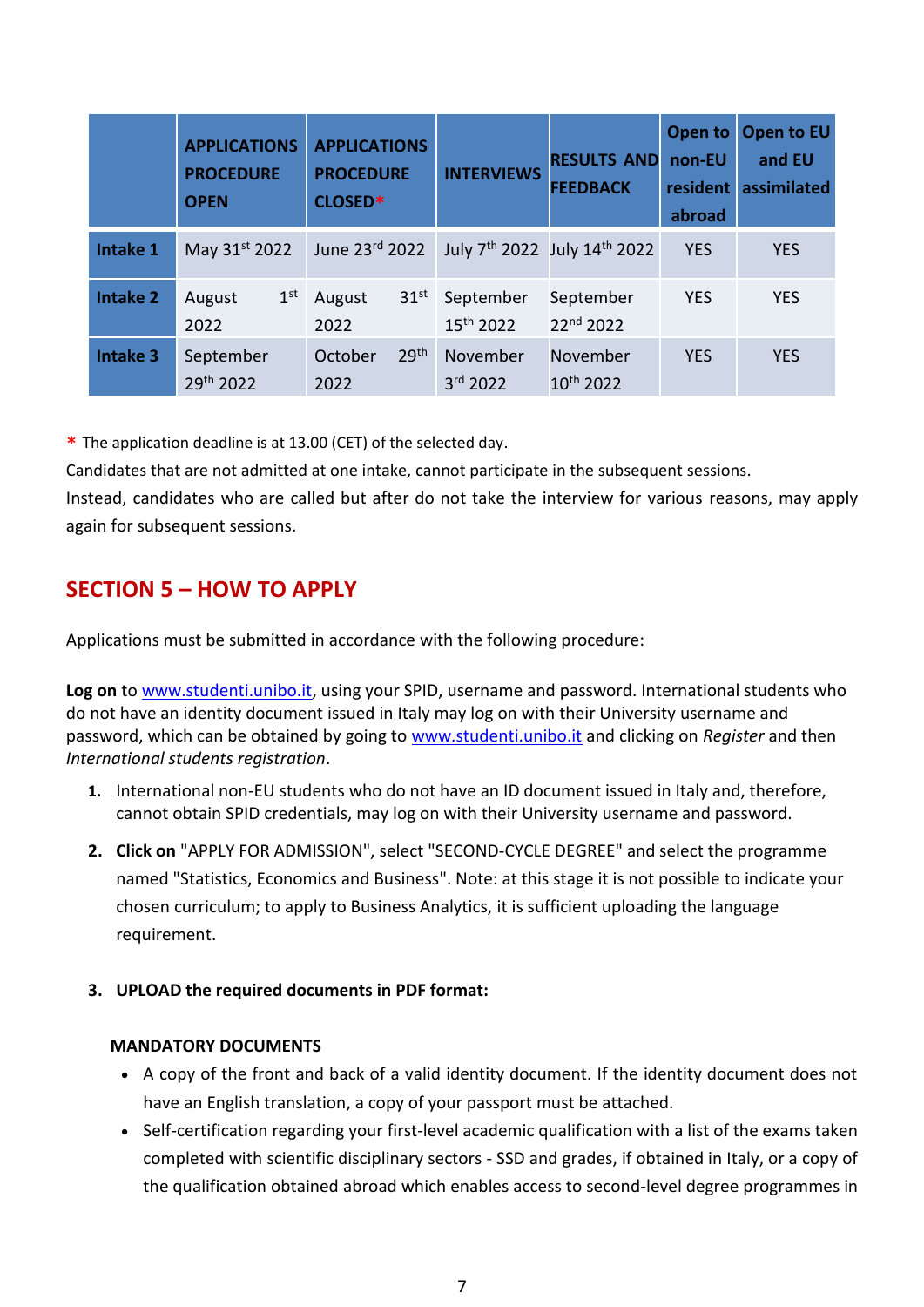the country in which it was obtained, accompanied by a Transcript of Records and a Diploma Supplement, where available, translated into Italian or English. Students who have graduated and/or are about to graduate from the University of Bologna will see their certificate of studies complete with exams passed, which they must select in order to declare possession of the qualification.

- Syllabus of the teaching of "Statistics", if you come from a degree different from Italian Degree Class L-41 or if you have a foreign qualification.
- If you have not yet obtained the aforementioned qualification, you must submit a selfcertification of the Cumulative Grade Point Average and the presumed degree grade (according to the form downloadable among the attachments on the [Admission](https://corsi.unibo.it/2cycle/BusinessAnalytics/how-to-enrol) page) (only for candidates enrolled in an Italian University).
- For those interested in the Business Analytics curriculum, it is mandatory to upload at the time of application a document certifying the **B2 level of English** language. Note: uploading this document certifies that you want to apply for the Business Analytics track, but it does not preclude any interest in the Italian tracks.

### **OPTIONAL DOCUMENTS**

- A copy of a valid residence permit, if already held.
- Adaptation request form for students with disabilities *(only for programmes that entail meetings or exams)*. Further information is available at [http://www.studentidisabili.unibo.it/servizi-agli-studenti/richiesta-di-adattamenti-per-le](http://www.studentidisabili.unibo.it/servizi-agli-studenti/richiesta-di-adattamenti-per-le-prove-di-ammissione)[prove-di-ammissione](http://www.studentidisabili.unibo.it/servizi-agli-studenti/richiesta-di-adattamenti-per-le-prove-di-ammissione)

### **Remember**

- that the committee will only assess documents uploaded through the online application. Any mandatory documents that are missing or only partially uploaded by the application deadline shall result in the candidate not being considered (or selected).
- that documents must not be sent by post or e-mail.

## <span id="page-7-0"></span>**SECTION 6 – ADMISSION AND MATRICULATION**

If you are admitted to the degree programme you will be notified via the website [www.studenti.unibo.it](http://www.studenti.unibo.it/) as of the date indicated in the general calendar and the outcome will also be communicated to the institutional mail (@studio.unibo.it).

Remember that if you are not admitted to the Programme, you cannot participate in subsequent rounds.

If you are admitted to the master's degree programme, you must matriculate from July 21<sup>st</sup> 2022 to October 27th 2022 without late payment (*mora*) or from October 28th 2022 to November 24th 2022 with late payment (*mora*).

You must: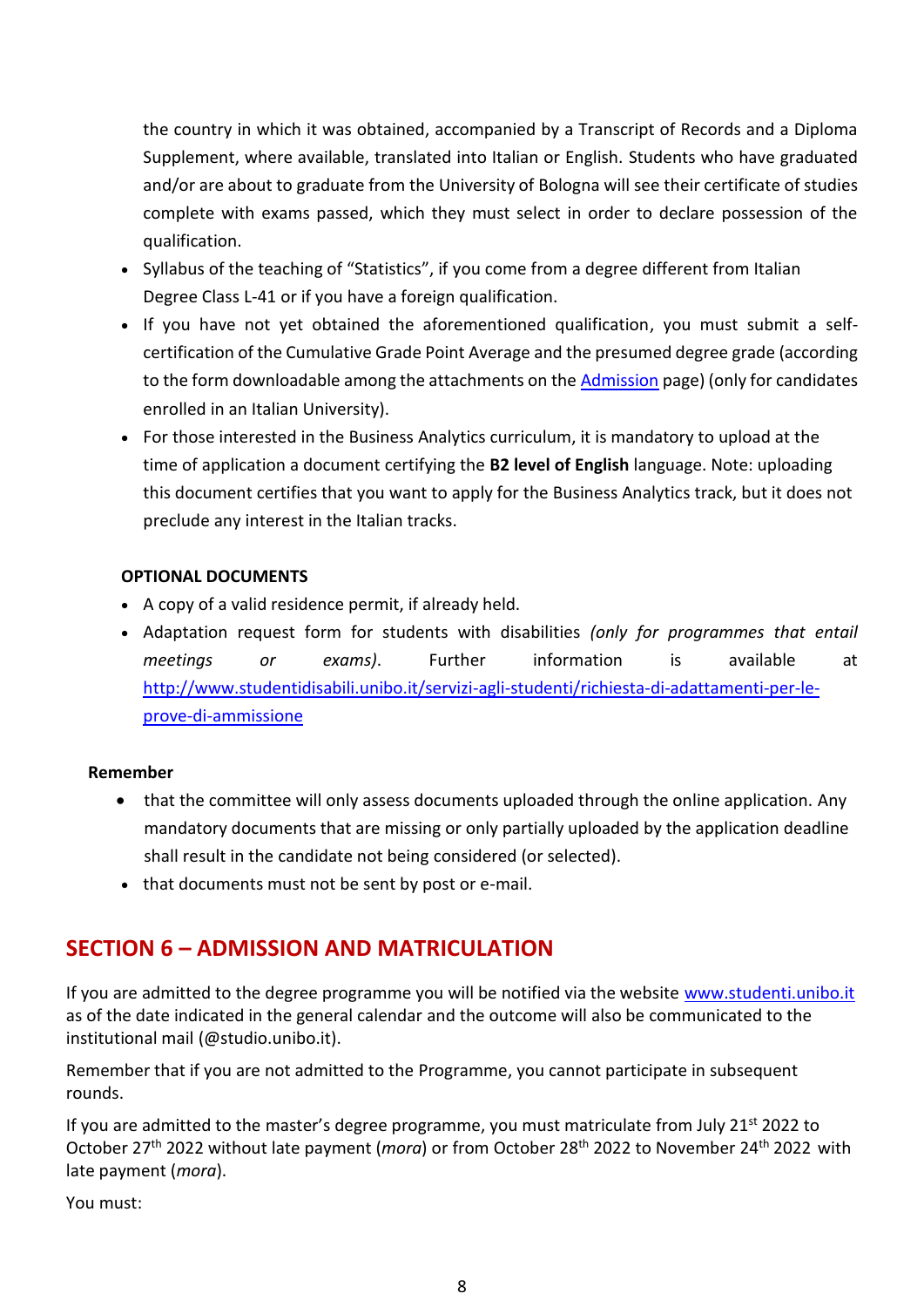- 1. **Login to** [Studenti Online](https://studenti.unibo.it/sol/welcome.htm) [\(www.studenti.unibo.it\)](https://studenti.unibo.it/sol/welcome.htm) entering the username and password obtained when registering for the selection procedure.
- 2. **Select** "matriculation", then select "Second-cycle Degree", and then the degree programme "Statistics, Economics and Business".
- 3. **Submit on-line** the required data and attach a JPG file containing a passport-size photo of your face. Remember that in case of false statements, in addition to incurring the penalties established by art. 496 of the Penal Code, you will automatically lose the right of registration and any benefits obtained, without being entitled to any refund of the sums paid.
- 4. **Pay the first instalment** following the instructions on the website [www.studenti.unibo.it.](https://studenti.unibo.it/sol/welcome.htm)

**Methods of payment different from those listed on the [Studenti Online](https://studenti.unibo.it/sol/welcome.htm) site are not allowed.**

After you have paid your matriculation fee, check on **[Studenti Online](https://studenti.unibo.it/sol/welcome.htm)** to see how to activate the programme.

By logging in with your SPID credentials and using them during matriculation, after making the payment, your university career will be activated directly without any further fulfillment.

With the activation of the career it will be possible to use services such as the presentation of the study plan, the booking of exams, the access to the Wi-Fi network and to the online library resources and to carry out career actions (course transfer, transfer to another university, drop out of studies); it will also be sent an email that allows you to print the badge, in the manner that will be indicated.

If you fall into the cases listed below, you are required to verify the following in order to matriculate:

- **a)** If you are a **student with disability** with recognised invalidity of at least 66%, and those whose disability is recognised by law 104/92, in order to activate your career, you must send to the relative [student administration office](https://www.unibo.it/en/teaching/enrolment-transfer-and-final-examination/student-administration-office) the certification attesting to your disability (mail address [segecosta@unibo.it\)](mailto:segecosta@unibo.it) [https://www.unibo.it/en/services-and-opportunities/study-grants-and](https://www.unibo.it/en/services-and-opportunities/study-grants-and-subsidies/exemptions-and-incentives/exemptions-for-disabled-students)[subsidies/exemptions-and-incentives/exemptions-for-disabled-students.](https://www.unibo.it/en/services-and-opportunities/study-grants-and-subsidies/exemptions-and-incentives/exemptions-for-disabled-students)
- **b)** If you are a **student requesting recognition of previous careers**, after matriculation and **by November 24th 2022**, you must send to the Student administration office at [segecosta@unibo.it](mailto:segecosta@unibo.it) the form downloadable from the University portal at the site: [https://www.unibo.it/en/teaching/enrolment-transfer-and-final-examination/shortening-of-the](https://www.unibo.it/en/teaching/enrolment-transfer-and-final-examination/shortening-of-the-degree-programme)[degree-programme](https://www.unibo.it/en/teaching/enrolment-transfer-and-final-examination/shortening-of-the-degree-programme) in the manner published on the same page.
- **c)** if you are a **non-EU citizen with an equivalent qualification obtained in Italy**: you must send to the Student administration office at **segecosta@unibo.it** a copy of the valid residence permit allowing the equivalence.
- **d) STUDENTS WITH FOREIGN QUALIFICATIONS**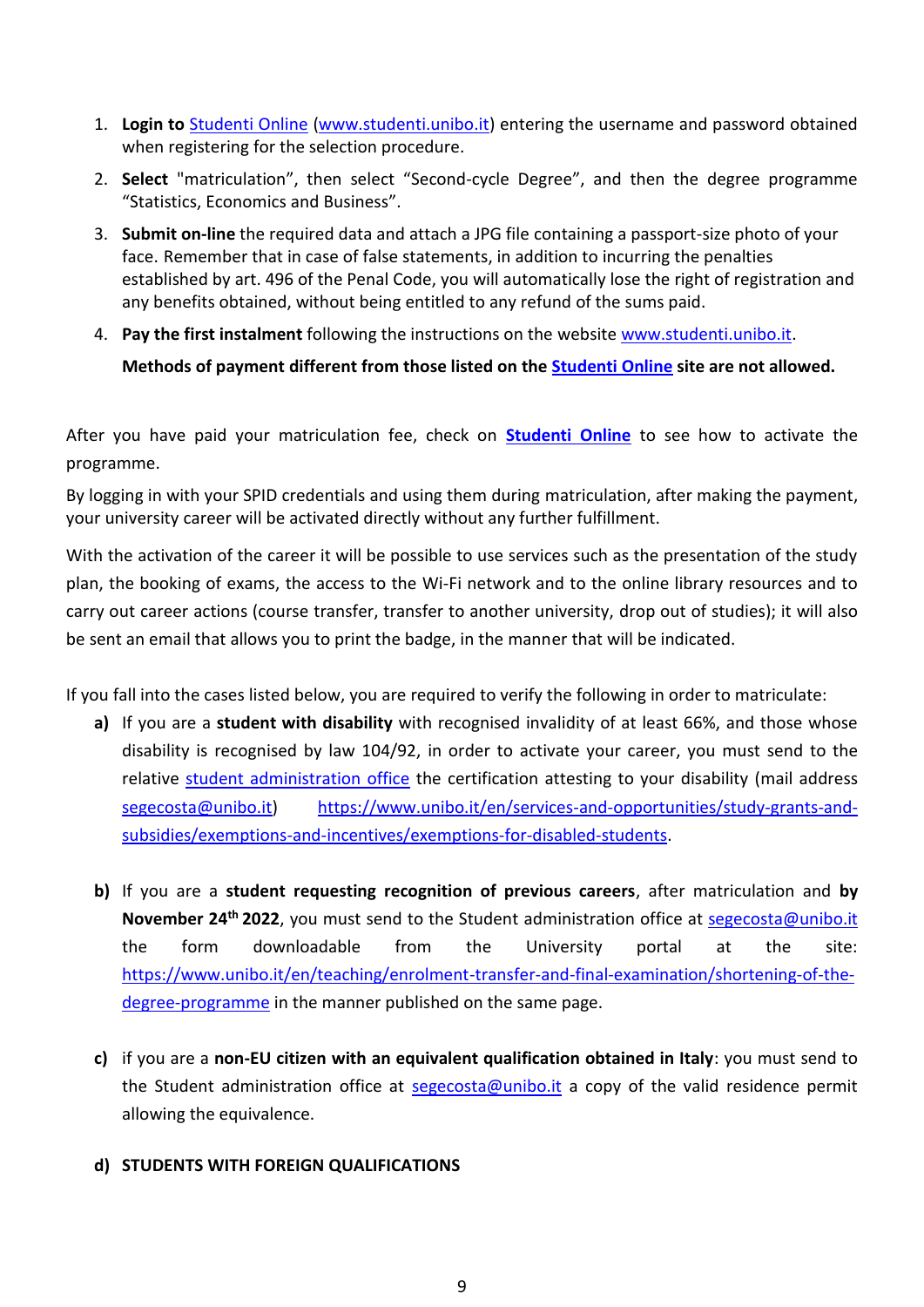Having completed the above steps, check [the documentation necessary](https://www.unibo.it/en/teaching/enrolment-transfer-and-final-examination/enrolling-in-a-second-cycle-degree-programme-foreign-qualification) for matriculation *(Extended link [https://www.unibo.it/en/teaching/enrolment-transfer-and-final](https://www.unibo.it/en/teaching/enrolment-transfer-and-final-examination/enrolling-in-a-second-cycle-degree-programme-foreign-qualification)[examination/enrolling-in-a-second-cycle-degree-programme-foreign-qualification](https://www.unibo.it/en/teaching/enrolment-transfer-and-final-examination/enrolling-in-a-second-cycle-degree-programme-foreign-qualification)* ).

Remember that the documentation submitted in your application for admission (e.g., degree, transcript, etc.) must be [translated and their authenticity and value must be verified, where](https://www.unibo.it/en/teaching/enrolment-transfer-and-final-examination/declaration-of-value-translation-and-legalization)  [required](https://www.unibo.it/en/teaching/enrolment-transfer-and-final-examination/declaration-of-value-translation-and-legalization)

*Extended link [\(https://www.unibo.it/en/teaching/enrolment-transfer-and-final](https://www.unibo.it/en/teaching/enrolment-transfer-and-final-examination/declaration-of-value-translation-and-legalization)[examination/declaration-of-value-translation-and-legalization\)](https://www.unibo.it/en/teaching/enrolment-transfer-and-final-examination/declaration-of-value-translation-and-legalization)*

You must upload the documents related to foreign qualifications on the [Studenti Online](https://studenti.unibo.it/sol/welcome.htm?siteLanguage=en) application by clicking on "CALL FOR APPLICATIONS" and then "Matriculation for the 22\_23 academic year - document upload for international students with foreign qualifications", **by and no later than February 28th 2023**.

When you arrive at the University of Bologna, you must make an appointment with the International Student Administration Office in Bologna or the Student Administration Office for your campus in order to show the original copies of your documentation.

### **e) NON-EU STUDENTS AND RESIDENTS ABROAD**

In addition to the above, you must pre-enrol on Universitaly and request an entrance visa for study purposes.

[Click here to learn](file:///C:/Users/silvia.pacei/AppData/Local/Microsoft/Windows/INetCache/Content.Outlook/DOQBJZAH/Click%20here%20to%20learn) how. – (*extended link [https://www.unibo.it/en/teaching/enrolment-transfer](https://www.unibo.it/en/teaching/enrolment-transfer-and-final-examination/visa-and-rules-for-residence-in-italy/before-leaving-home-entry-visa)[and-final-examination/visa-and-rules-for-residence-in-italy/before-leaving-home-entry-visa\)](https://www.unibo.it/en/teaching/enrolment-transfer-and-final-examination/visa-and-rules-for-residence-in-italy/before-leaving-home-entry-visa)* 

You will have to follow the procedures defined by the Ministry of University and Research (MUR) with special circular (Circular MUR) which will be published on this website: [https://www.unibo.it/en/teaching/enrolment-transfer-and-final-examination/non-eu-students](https://www.unibo.it/en/teaching/enrolment-transfer-and-final-examination/non-eu-students-with-residency-abroad-reserved-quotas-pre-enrolment-visas-and-italian-language-tests)[with-residency-abroad-reserved-quotas-pre-enrolment-visas-and-italian-language-tests](https://www.unibo.it/en/teaching/enrolment-transfer-and-final-examination/non-eu-students-with-residency-abroad-reserved-quotas-pre-enrolment-visas-and-italian-language-tests)

### **The activation of the career must take place no later than February 28 th 2023, otherwise the matriculation will be cancelled.**

**NOTE:** If you have a conditional offer, remember that you must obtain your undergraduate degree in order to activate you career. If you graduate from the University of Bologna, your degree will be directly recognized by the systems; if you graduate from another University, you must enter in **Students Online** [\(www.studenti.unibo.it\)](https://studenti.unibo.it/sol/welcome.htm) in the details of the matriculation practice and enter the degree grade by typing the appropriate button "insert degree grade".

Candidates enrolled under condition (*sub conditione)* who do not meet this requirement **by December 30th 2022**, will be immediately excluded from the enrolment procedure, even if usefully placed in the ranking of merit and already matriculated.

#### <span id="page-9-0"></span>**FEES AND BENEFITS**

The enrolment fees, net of the first instalment, for the 2022/2023 academic year and information on benefits and exemptions will be published on the University website on the page [www.unibo.it/Tasse.](http://www.unibo.it/Tasse)